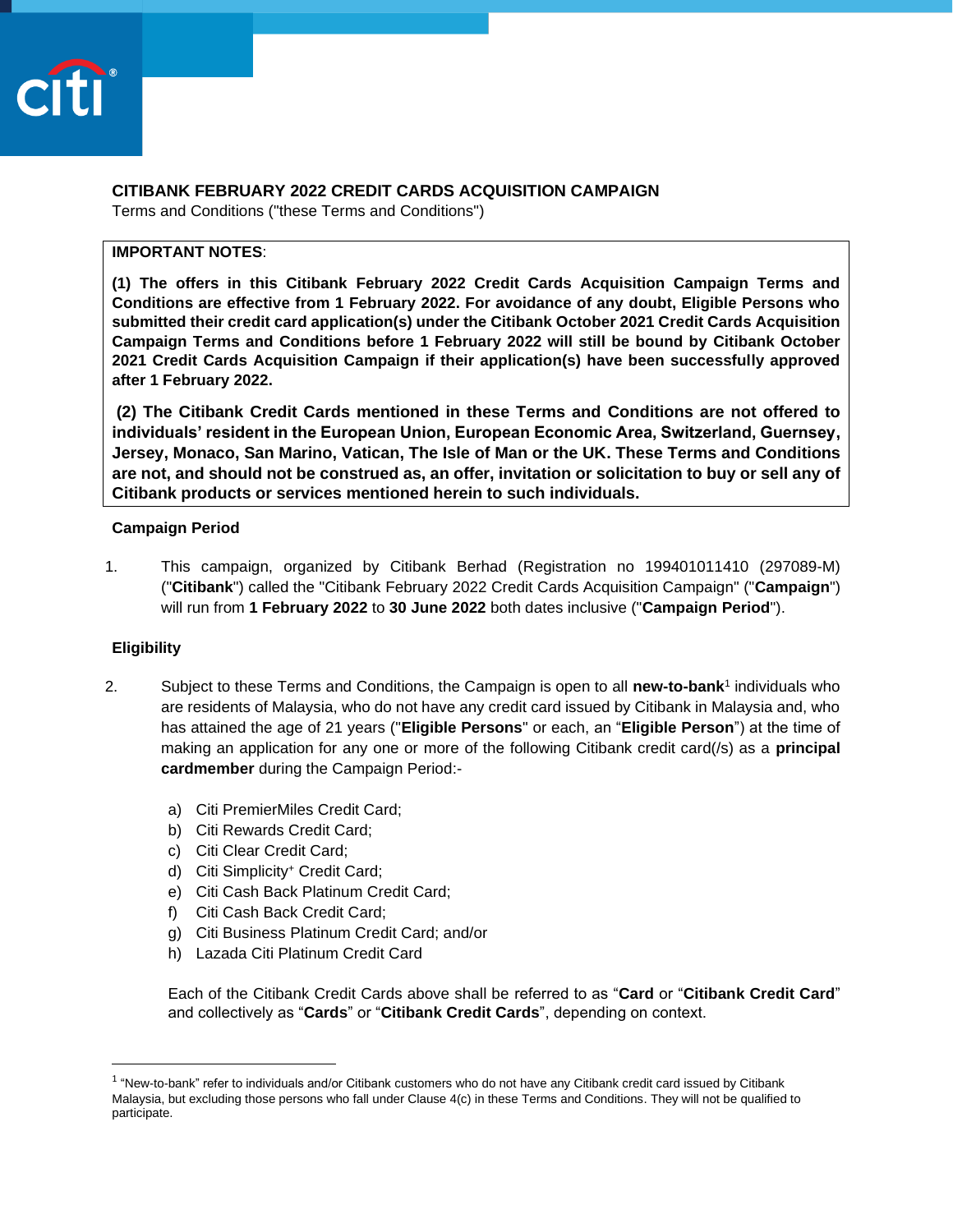

3. To be eligible for this Campaign, an Eligible Person must apply for any one or more Citibank Credit Cards in person/ face-to-face² or via Citibank Online, directly accessible at [https://www.citibank.com.my](https://www.citibank.com.my/) ("the Website") by completing an electronic online Citibank credit card application form and uploading all required supporting documents to Citibank. For the avoidance of doubt, Citibank Credit Card applications originated from non-Citi websites for example application via CompareHero and RinggitPlus are not eligible for this Campaign.

Eligible Persons who apply for any one or more Citibank Credit Cards under this Campaign shall hereinafter be referred to as "**Applicants**" or each, an "**Applicant**".

- 4. The following persons are **NOT** eligible to participate in this Campaign:
	- a) permanent and/or contract employees of Citibank (including its subsidiaries and related companies) and their respective immediate family members;
	- b) representatives and/or agents (including advertising and campaign agents) of Citibank and their respective immediate family members;
	- c) any Applicant or persons who had cancelled any of his/her Citibank credit card within twelve (12) months from the new credit card approved date and is re-applying for any Citibank Credit Card under the Campaign;
	- d) Principal cardholders of any Citibank credit card(s) issued in Malaysia; and/or
	- e) any person who has committed or suspected of committing any misconduct, fraudulent or wrongful acts in relation to their Card account(s), any facility, service or accommodation granted by Citibank, including Citibank Online.

## **The Campaign**

*5.* Subject to these Terms and Conditions, each Applicant whose application has been submitted during the Campaign Period and successfully approved by Citibank **on or before 31 July 2022** will be entitled to the acquisition gift in the table below provided such Applicant fulfills the fulfillment criteria (defined below):

|    | <b>Eligible Card Type</b>                       | <b>Fulfillment Criteria</b>                                              | <b>Acquisition Gift/</b><br>Reward(s) |
|----|-------------------------------------------------|--------------------------------------------------------------------------|---------------------------------------|
| a) | Citi Clear Credit Card;                         | Activate and use your successfully                                       | <b>RM200 Cash Back</b>                |
| b) | Citi Simplicity <sup>+</sup><br>Credit<br>Card; | approved Card under this Campaign<br>for a minimum of eight (8) times on |                                       |
| C) | Citi Cash Back Credit                           | Retail Spend within the "Qualifying                                      |                                       |
|    | Card; and/or                                    | Period"                                                                  |                                       |
| d) | Lazada Citi<br>Platinum                         |                                                                          |                                       |
|    | <b>Credit Card</b>                              |                                                                          |                                       |
|    |                                                 |                                                                          |                                       |
| a) | Citi PremierMiles Credit                        | Activate and use your successfully                                       | <b>RM500 Cash Back</b>                |
|    | Card;                                           | approved Card under this Campaign                                        |                                       |
| b) | Citi Rewards Credit Card;                       | for a minimum of eight (8) times on                                      |                                       |
| C) | Citi Cash Back Platinum                         | Retail Spend within the "Qualifying                                      |                                       |
|    | Credit Card; and/or                             | Period"                                                                  |                                       |
| d) | Business Platinum<br>Citi                       |                                                                          |                                       |
|    | <b>Credit Card</b>                              |                                                                          |                                       |
|    |                                                 |                                                                          |                                       |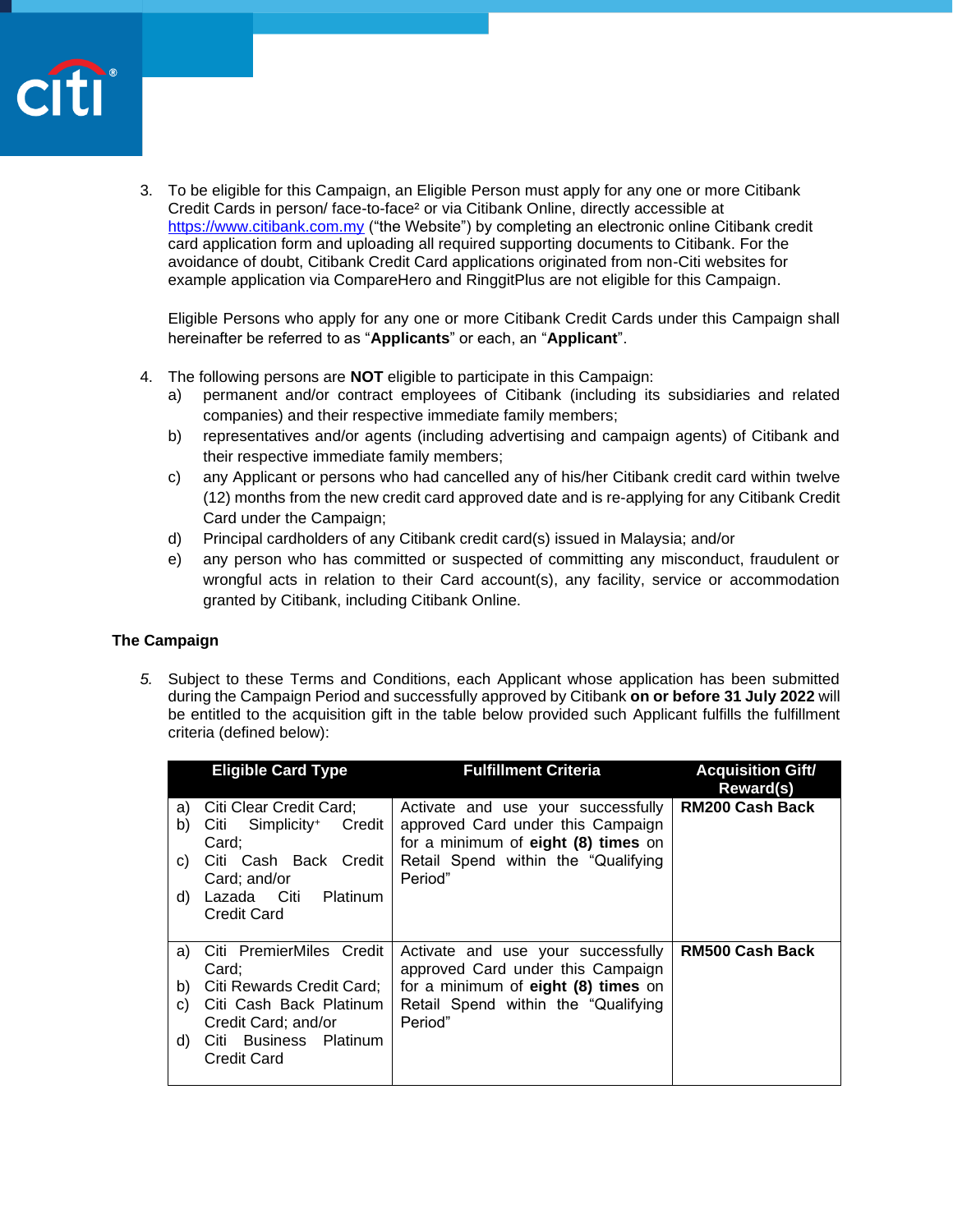

*Note:* 

*"Qualifying Period" is defined as first sixty (60) days from the date of the card has been successfully approved*

- 6. For the avoidance of doubt:
	- a) If your application or supporting documents are dispatched by courier, Citibank will not be responsible for any mishandling or misdirection of any courier; and/or
	- b) all relevant conditions under these Terms and Conditions must be fulfilled, including the Card account of the Successful Applicant in good standing, in order to be eligible for any of the Reward or other privileges, waivers and benefits under this Campaign.
- 7. **"Retail Spend"** means the purchase of any goods or services (local or international) with the use of the Card and may, at Citibank discretion, include online transaction, e-wallet top-up and any card transaction as may be determined by Citibank, except for the following transactions:
	- a) Instalments paid under Citibank's Paylite, Easy Payment Plan (EPP), Credit Shield Select, Quick Cash, Balance Transfer, Balance Transfer via Installment Plan and Cash Advance;
	- b) Any disputed, cancelled, refunded, unauthorized or fraudulent purchase transactions;
	- c) Payment of annual Citi Credit Card membership fees;
	- d) Interest payments, late payment fees, charges for cash withdrawals, Sales and Service Tax or other taxes and any other form of service/miscellaneous fees; and/or
	- e) Transactions made by the Citibank cardmembers with any merchant associated with or controlled by them (whether as employee, employer, shareholder or director). i.e. transactions by a Citibank cardmembers with any corporation or business entity in which he is an employee or employer or works with or has shares or interest in or is a director of.
- 8. The following additional terms and conditions shall apply for "**Reward"**:
	- a) The Reward(s) will be credited to applicant's credit card account within six (6) weeks after the fulfilment of criteria in Clause 5 above;
	- b) If there is any non-receipt of the reward, the Successful Applicant is required to contact CitiPhone by 15 December 2022 at the latest, to request for an inquiry. No request for any inquiry will be entertained after 15 December 2022;
	- c) The Reward is provided on an "As Is" basis;
	- d) Citibank reserves the right, as it deems fit to substitute the Reward with another product of similar retail value with prior notice; and
	- e) The Reward is not transferable.
- 9. For the avoidance of any doubt, "**successfully approved**" means an Applicant's Card application that is applied during the Campaign Period and approved by Citibank **on or before 31 July 2022** and a conditional approval of a Card application is not a "successfully approved" application. An Applicant whose Application is successfully approved in accordance with these Terms and Conditions is hereinafter referred to as a "**Successful Applicant**".
- 10. Citibank reserves the right at its absolute discretion to approve or reject any application and/or the supporting documents as requested by Citibank. For the avoidance of doubt, Citibank reserves the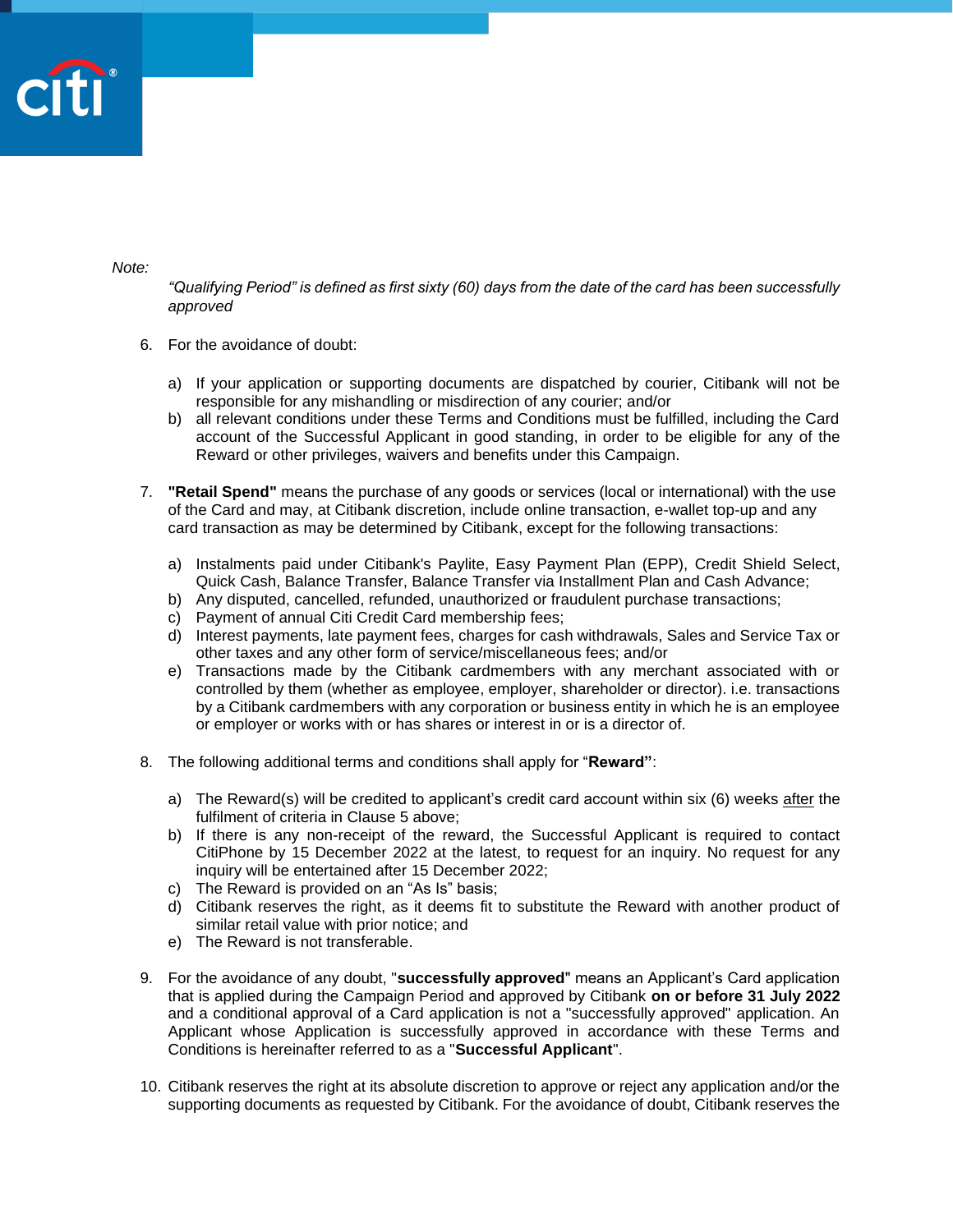

right, as it deems fit to determine if the supporting documents are valid or sufficiently clear for purposes of the approval.

- 11. An Applicant may enquire the status of the Application by contacting Citibank at the following telephone numbers: 03-2383 0000 (Kuala Lumpur), 04-296 0000 (Penang), and 07-340 6000 (Johor Bahru) ("Citiphone").
- 12. An Applicant may also be participating in more than one Citibank credit card promotions organised for or in conjunction with the acquisition of new credit card customers where the Applicant may also be similarly entitled to gifts or rewards. In the event that the promotion periods for such other promotions overlap with the Campaign Period, then the **Applicant understands that he/she shall only be entitled to receive the rewards from the first Citibank credit card approved by Citibank via the channel that the Applicant had applied from, regardless of the number of successfully approved applications in such other promotions and/or this Campaign**.

#### **Miscellaneous**

- 13. Citibank's decisions on all matters relating to the Campaign will be final and binding.
- 14. Citibank reserves the right to disqualify an Applicant /Successful Applicant (as the case may be) from participating in the Campaign and/or from receiving the Reward:
	- a) where the minimum payment or any amounts due and payable under any of the Successful Applicant's Citibank Credit Card account(s) are not settled on or before its due date; If any of the Successful Applicant's Citibank Credit Card account(s) is cancelled, closed, or terminated by any reason whatsoever, either voluntarily or involuntarily;
	- b) is not eligible to participate in the Campaign and/or receive the Reward; and/or
	- c) has committed or is suspected of committing any misconduct, fraudulent or wrongful acts.
- 15. Citibank shall not be liable for any default in respect of the Campaign due to any act of God, war, riot, strike, lockout, industrial action, fire, flood, drought, storm, epidemic or pandemic, technical or systems failure or any event beyond the reasonable control of Citibank.
- 16. Citibank reserves the right to cancel, terminate or suspend the Campaign or any individual offer(s) in the Campaign with notice. In such an event, Citibank also reserves the right to replace any of the individual offer(s) with another similar offer in the Campaign. For the avoidance of doubt, any cancellation, termination or suspension by Citibank of the Campaign (or any individual offer(s) in the Campaign) shall not entitle any Applicant or Successful Applicant to any claim or compensation against Citibank for any and all loss or damage suffered or incurred by the Applicant, or Successful Applicant whether as a direct or indirect result of the act of cancellation, termination or suspension of the Campaign or any individual offer(s) in the Campaign.
- 17. Citibank reserves the right as it deems fit to vary or change any of these terms and conditions with notice. These terms and conditions may be varied or changed by Citibank by way of posting on Citibank Facebook Webpage or in any other manner deemed suitable by Citibank. Applicants and Successful Applicants who had participated in the Campaign are deemed to have accessed Citibank Facebook Webpage and/or the Website at https:/[/www.citibank.com.my](http://www.citibank.com.my/) and to have knowledge of and to have agreed to any changes or variations to these terms and conditions. Applicants and Successful Applicants agree that their continued participation in the Campaign will constitute their acceptance of these terms and conditions (as varied or changed).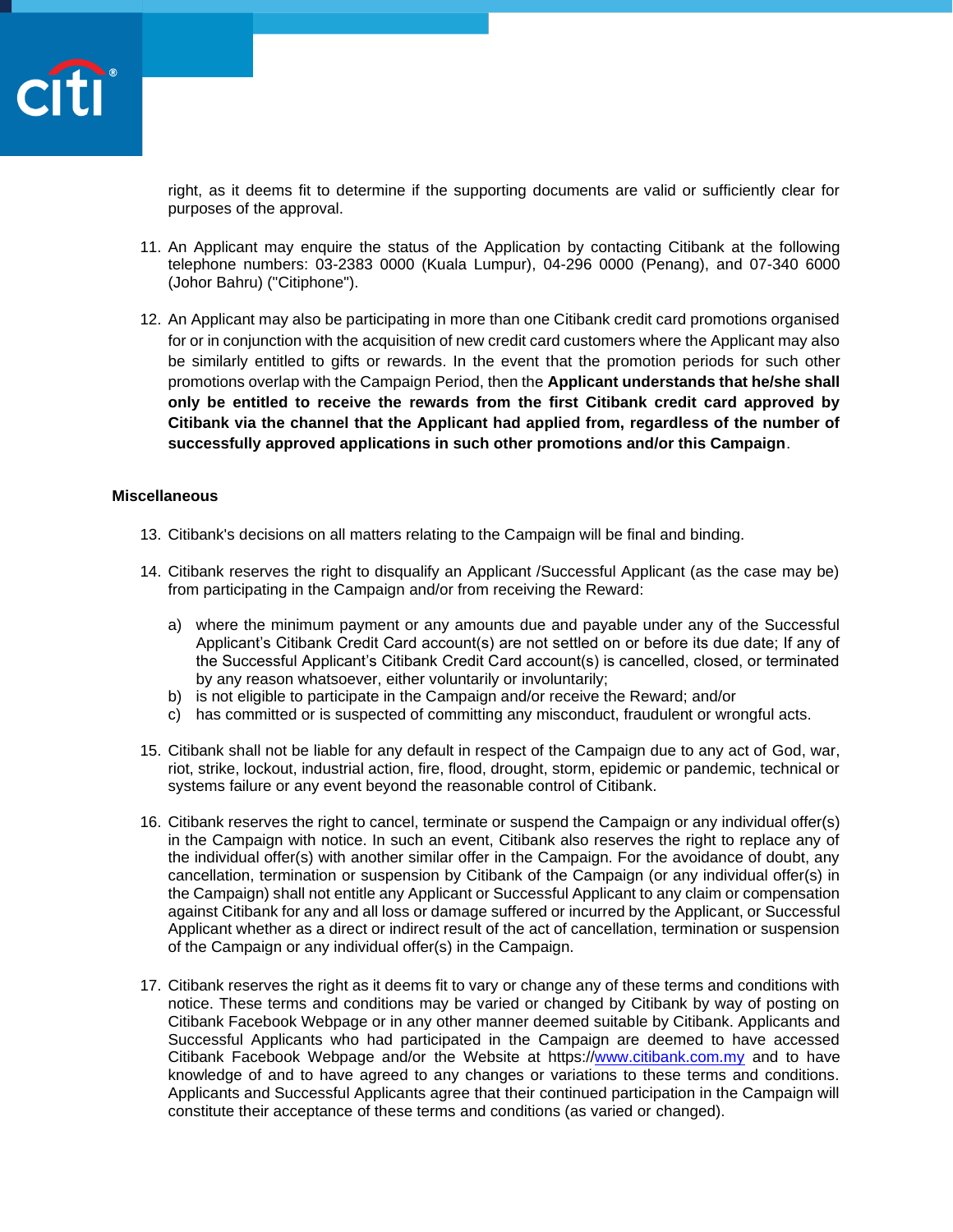

- 18. By participating in the Campaign, Applicants and Successful Applicants agree to be bound by these Terms and Conditions (as modified and varied from time to time) and any decisions of Citibank. Successful Applicants hereby consent to and authorize Citibank to disclose their particulars to the third party service providers engaged by Citibank for purposes of the Campaign. Citibank warrants that the disclosure of such particulars to any third party service providers shall be limited to the Successful Applicants' names, addresses and telephone numbers and shall be used only in relation to and for purposes of the Campaign.
- 19. To the fullest extent permitted by law, by participating in the Campaign, each and every Applicant and Successful Applicant is agreeing that he/she will not hold Citibank and its officers, servants, employees, representatives and/or agents (including without limitation, any third party service providers that Citibank may engage for the purposes of this Campaign) liable for any loss or damages that he/she may incur, in connection with the Campaign. Any liability that the Citibank may have to the Applicant and/or Eligible Person or any other party (if any) is limited to Direct Damages only. "**Direct Damages"** means actual damages or losses suffered by the Applicant and/or Eligible Person or any party as a result of a direct and immediate action by Citibank and shall not include any compensation for special, punitive, indirect, incidental or consequential damages or losses of any kind whatsoever, including but not limited to loss of profits, business or value, whether or not foreseeable.
- 20. Any term or condition applicable to this Campaign which is illegal, prohibited or unenforceable under any law or regulation shall be ineffective to the extent of such illegality, voidness, prohibition or unenforceability without invalidating the remaining provisions.
- 21. These terms and conditions are governed by and construed under the laws of Malaysia.